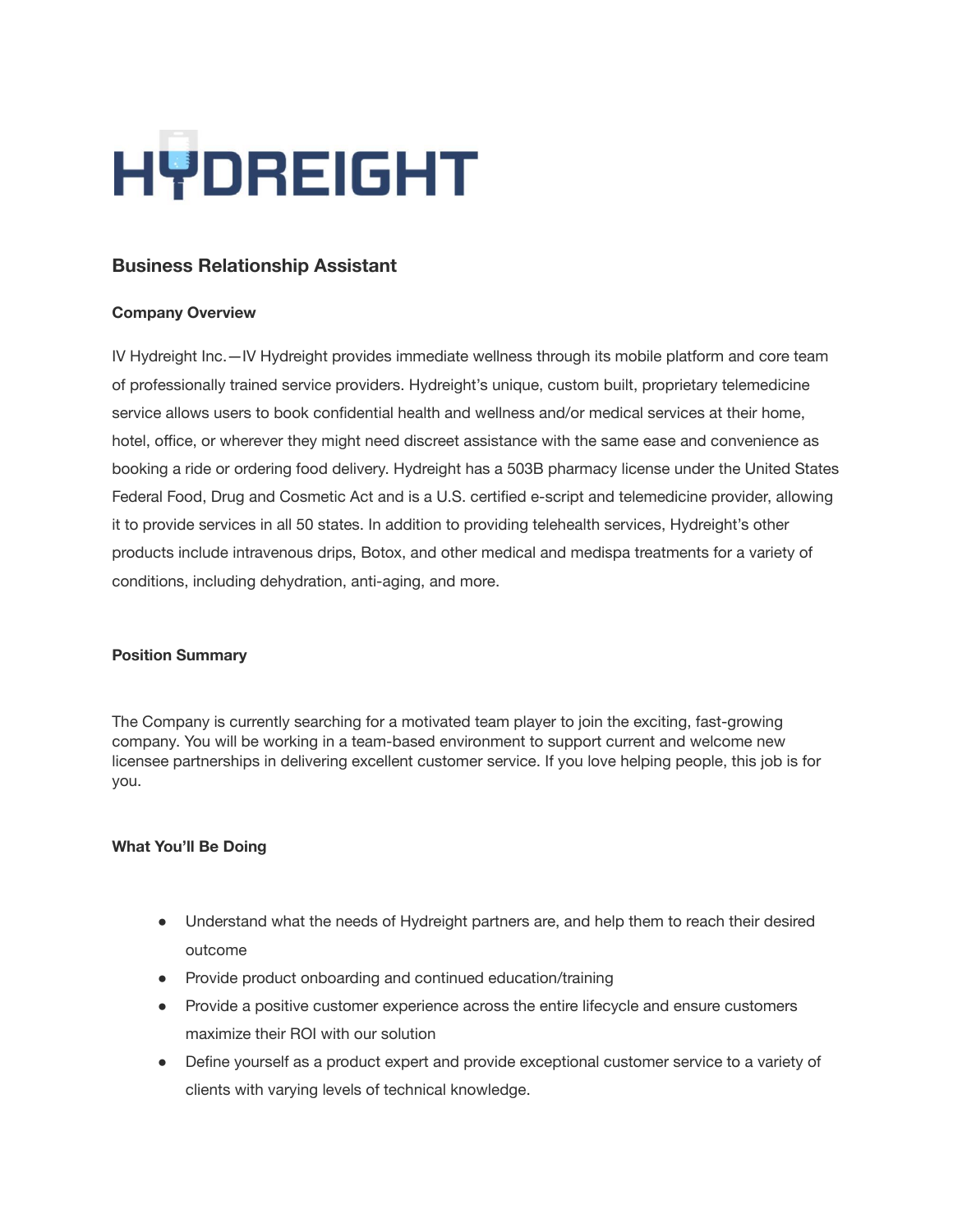- Define yourself as a "trusted advisor" with the customer providing a consultative approach to ensure they find value/success
- Be the voice of the customer and advocate for them to our product team regarding product enhancements
- Work with the in-house marketing team to communicate up-coming and on-going partner marketing programs

#### **What You Bring**

- Experience providing exceptional customer service/technical support ideally experience in Customer Success!
- Ability to communicate challenges and solutions in a simple and concise manner
- High analytical awareness
- Excellent customer service skills, attention to detail, patience, and high degree of emotional intelligence
- Outstanding analytical and problem solving skills, combined with the ability to provide quick and effective resolutions
- A positive attitude and ability to excel under pressure (Resiliency & Discernment)
- High levels of empathy and the ability to grow/develop off of feedback
- Collaborative and adaptable team player
- Exceptional communication, presentation and organizational skills

### **About You**

- Exceptional communication & active listening skills
- Go getter personality with a positive outlook
- Motivated by meeting and exceeding goals
- Strong prioritization, time management and organizational skills
- Comfortable working in a fast paced, high volume environment
- Strong technical skills & comfort learning new softwares

#### **Requirements**

● High school diploma or the equivalent

#### **What Will You Earn?**

Let's agree on salary and vacation once we know what you offer, but our goal is to pay above the market rate for your unique skills.